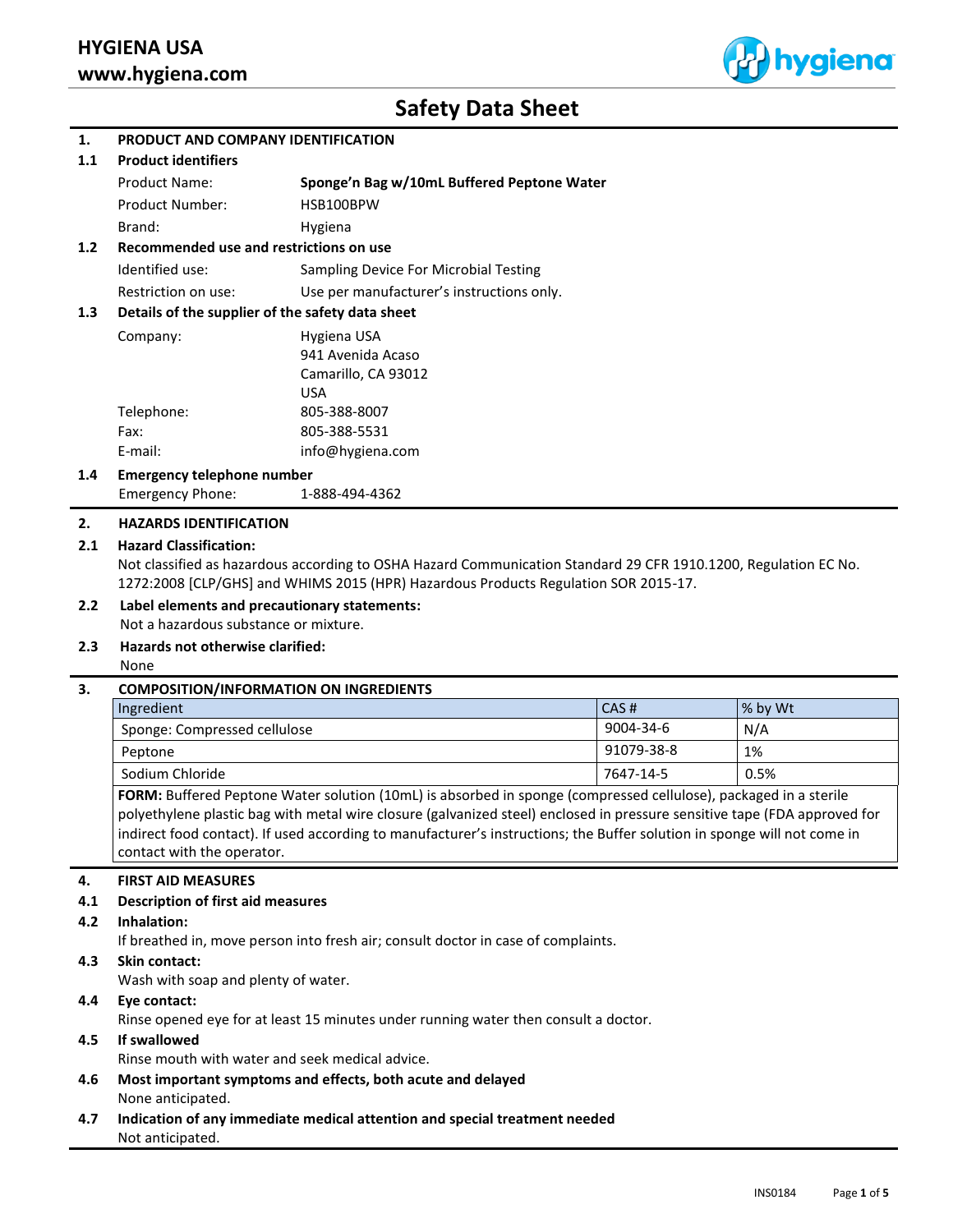

| 5.        |                                                                        | <b>FIRE-FIGHTING MEASURES</b>                                       |                                                                                                                                                          |
|-----------|------------------------------------------------------------------------|---------------------------------------------------------------------|----------------------------------------------------------------------------------------------------------------------------------------------------------|
| 5.1       |                                                                        |                                                                     | Extinguishing media / Suitable extinguishing media<br>Use water spray, alcohol resistant foam, ABC multipurpose dry chemical or carbon dioxide.          |
| 5.2       |                                                                        |                                                                     | Special hazards arising from the substance or mixture<br>Combustible. Burning plastic and sponge will give out fumes at temperatures greater than 320°C. |
| 5.3       |                                                                        | <b>Advice for firefighters</b>                                      | Wear self-contained breathing apparatus for firefighting if necessary.                                                                                   |
| 5.4       |                                                                        | <b>Further information</b>                                          | During heating or in case of fire, poisonous gases may be produced.                                                                                      |
| 6.        |                                                                        | <b>ACCIDENTAL RELEASE MEASURES</b>                                  |                                                                                                                                                          |
| 6.1       |                                                                        |                                                                     | Personal precautions protective equipment and emergency procedure                                                                                        |
|           |                                                                        |                                                                     | No special personal protective equipment required.                                                                                                       |
| 6.2       |                                                                        | <b>Environmental precautions</b><br>None. Wipe up with damp sponge. |                                                                                                                                                          |
| 6.3       |                                                                        |                                                                     | Methods and materials for containment and cleaning up<br>No special measures required. Dilute with water and flush to waste.                             |
| 7.        |                                                                        | <b>HANDLING AND STORAGE</b>                                         |                                                                                                                                                          |
| 7.1       |                                                                        | <b>Precautions for safe handling</b>                                |                                                                                                                                                          |
|           |                                                                        |                                                                     | No special measures required. Handle according to GLP (Good Laboratory Practice) use as directed by manufacturer.                                        |
| 7.2       |                                                                        |                                                                     | Conditions for safe storage, including any incompatibilities                                                                                             |
|           |                                                                        | Stable under recommended storage conditions.                        |                                                                                                                                                          |
| 7.3       |                                                                        | Specific end use(s)                                                 | Apart from the uses mentioned in section 1.2 no other specific uses are stipulated                                                                       |
| 8.        |                                                                        | <b>EXPOSURE CONTROLS/PERSONAL PROTECTION</b>                        |                                                                                                                                                          |
| 8.1       | <b>Control parameters</b>                                              |                                                                     |                                                                                                                                                          |
|           | Contains no substances with occupational exposure limit values.        |                                                                     |                                                                                                                                                          |
| 8.2       | <b>Exposure controls</b>                                               |                                                                     |                                                                                                                                                          |
|           | Appropriate engineering controls                                       |                                                                     |                                                                                                                                                          |
|           | Handle in accordance with good industrial hygiene and safety practice. |                                                                     |                                                                                                                                                          |
|           | Personal protective equipment<br>Eye/face protection                   |                                                                     |                                                                                                                                                          |
|           | Safety glasses.                                                        |                                                                     |                                                                                                                                                          |
|           |                                                                        | Skin/hand protection                                                |                                                                                                                                                          |
|           | For prolonged or repeat contact use protective gloves.                 |                                                                     |                                                                                                                                                          |
|           | <b>Respiratory protection</b>                                          |                                                                     |                                                                                                                                                          |
|           | Respiratory protection is not required for intended use.               |                                                                     |                                                                                                                                                          |
|           |                                                                        | <b>Control of environmental exposure</b>                            |                                                                                                                                                          |
|           |                                                                        | Do not let product enter drains.                                    |                                                                                                                                                          |
| 9.<br>9.1 |                                                                        | PHYSICAL AND CHEMICAL PROPERTIES                                    | Information on basic physical and chemical properties                                                                                                    |
|           | a)                                                                     | Appearance                                                          | Buffered Peptone Water solution is absorbed in sponge; packaged in a sterile<br>Form:                                                                    |
|           |                                                                        |                                                                     | polyethylene plastic bag with metal wire closure enclosed in pressure sensitive tape.                                                                    |
|           | b)                                                                     |                                                                     | Brownish - beige<br>Color:                                                                                                                               |
|           | c)                                                                     | Odor                                                                | Not applicable                                                                                                                                           |
|           | d)                                                                     | Odor Threshold                                                      | Not applicable                                                                                                                                           |
|           | e)                                                                     | рH                                                                  | $7.2 \pm 0.2$                                                                                                                                            |
|           | f)                                                                     | Melting point/<br>freezing point                                    | Not applicable                                                                                                                                           |
|           | g)                                                                     | Flash point                                                         | Not applicable                                                                                                                                           |
|           | h)                                                                     | Evaporation rate                                                    | No data available                                                                                                                                        |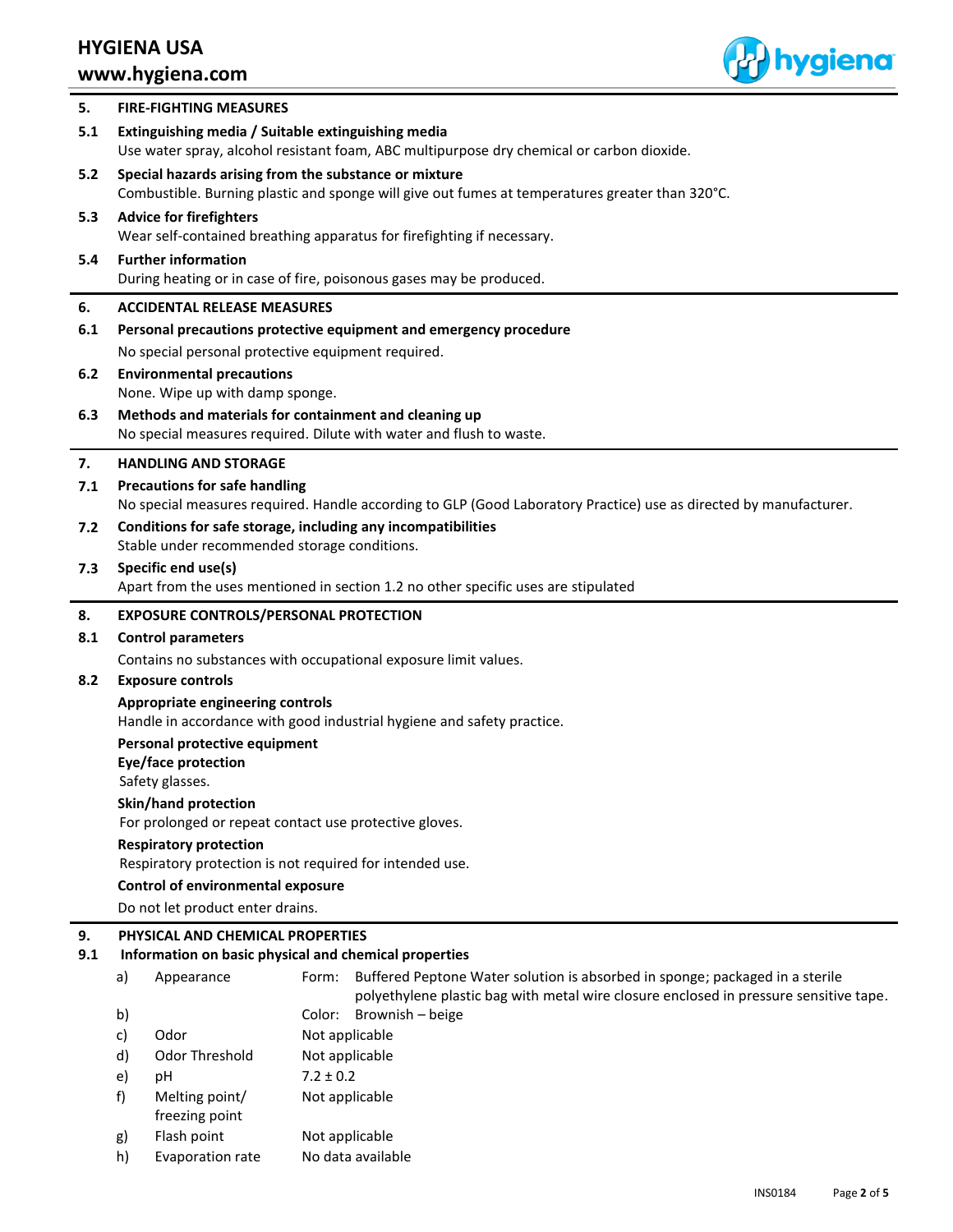

# **1. 9. PHYSICAL AND CHEMICAL PROPERTIES (Continued)**

| 9.1 | Information on basic physical and chemical properties |  |  |  |  |
|-----|-------------------------------------------------------|--|--|--|--|
|-----|-------------------------------------------------------|--|--|--|--|

| i) | Flammability<br>(solid, gas)                       | Not applicable    |
|----|----------------------------------------------------|-------------------|
| j) | Upper/lower<br>flammability or<br>explosive limits | No data available |
| k) | Vapour pressure                                    | Not applicable    |
| I) | Vapour density                                     | No data available |
| m) | Specific Gravity                                   | No data available |
| n) | Water solubility                                   | Soluble           |
| o) | Partition coefficient:<br>n-octanol/water          | No data available |
| p) | Auto-ignition<br>temperature                       | Not applicable    |
| q) | Decomposition<br>temperature                       | No data available |
| r) | Viscositv                                          | No data available |
| s) | <b>Explosive properties</b>                        | No data available |
| t) | Oxidizing properties                               | No data available |

## **10. STABILITY AND REACTIVITY**

## **10.1 Reactivity**

Product is considered non reactive under normal intended use.

## **10.2 Chemical stability**

Stable under recommended storage conditions. Keep in foil bag to protect from light. Avoid extreme temperatures both high and low.

#### **10.2 Possibility of hazardous reactions** No data available

**10.4 Conditions to avoid** Heat and direct sunlight.

**10.5 Incompatible materials**

No data available.

## **10.6 Hazardous decomposition products** Plastic components may emit toxic fumes if combusted

**11. TOXICOLOGICAL INFORMATION**

The product is not subject to OSHA classification. When used and handled according to specifications, the product does not have any harmful effects according to information provided to us.

## **Skin corrosion/irritation** No data available

**Serious eye damage/eye irritation**

No data available

**Respiratory or skin sensitisation**

No data available

**Germ cell mutagenicity**

## No data available

# **Carcinogenicity**

IARC: No component of this product present at levels greater than or equal to 0.1% is identified as probable, possible or confirmed human carcinogen by IARC.

## **Reproductive toxicity**

No data available

**Specific target organ toxicity - single exposure**

No data available

## **Specific target organ toxicity - repeated exposure**

No data available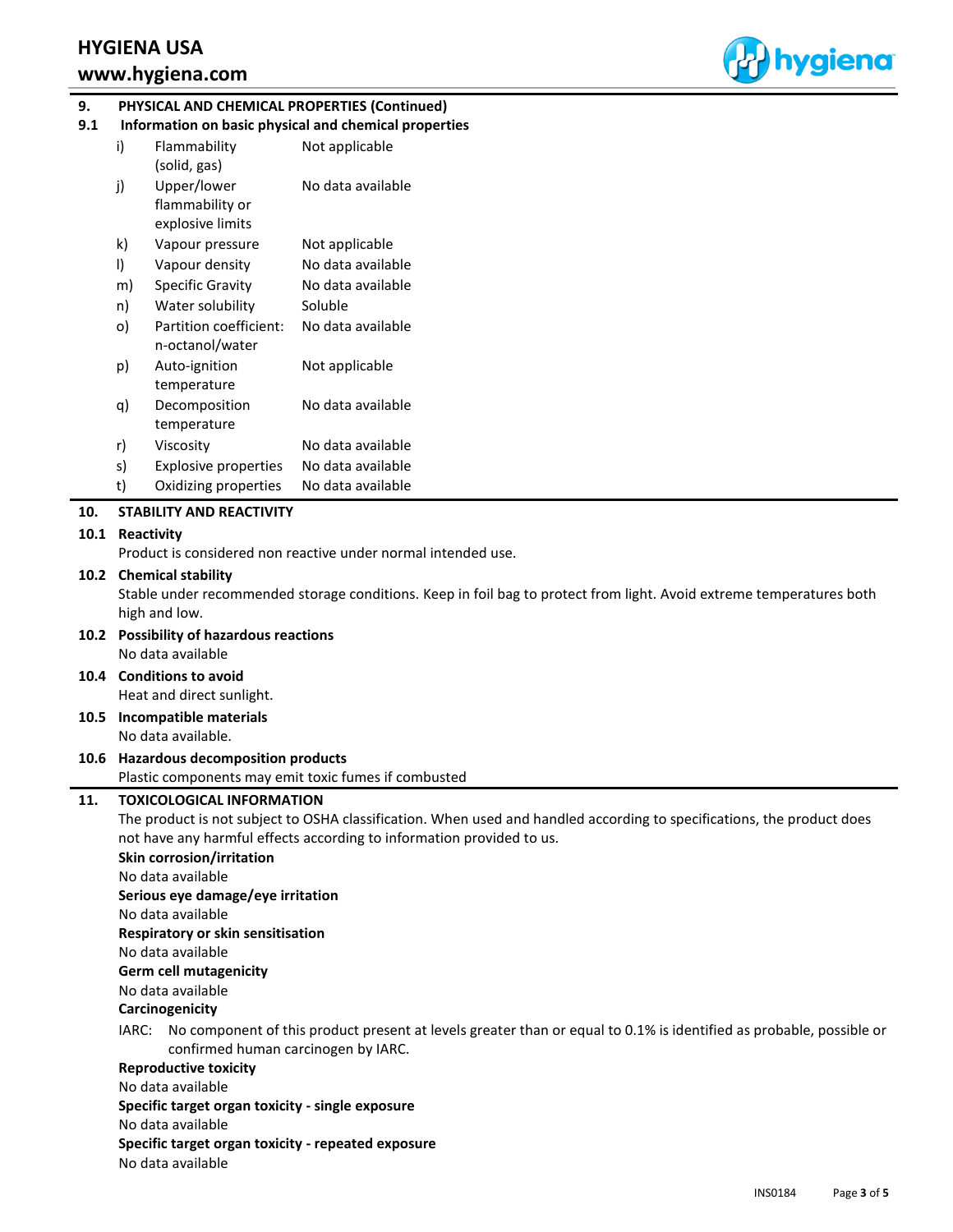

| 11.  | <b>TOXICOLOGICAL INFORMATION (Continued)</b>                                                                                                                                              |
|------|-------------------------------------------------------------------------------------------------------------------------------------------------------------------------------------------|
|      | <b>Aspiration hazard</b>                                                                                                                                                                  |
|      | No data available                                                                                                                                                                         |
|      | <b>Additional Information</b>                                                                                                                                                             |
|      | RTECS: Not available                                                                                                                                                                      |
| 12.  | <b>ECOLOGICAL INFORMATION</b>                                                                                                                                                             |
|      | No environmental hazard is anticipated provided that the material is handled and disposed of with due care and                                                                            |
|      | attention.                                                                                                                                                                                |
|      | 12.1 Toxicity                                                                                                                                                                             |
|      | No data available                                                                                                                                                                         |
|      | 12.2 Persistence and degradability                                                                                                                                                        |
|      | No data available                                                                                                                                                                         |
| 12.3 | <b>Bioaccumulative potential</b>                                                                                                                                                          |
|      | No data available                                                                                                                                                                         |
| 12.4 | <b>Mobility in soil</b>                                                                                                                                                                   |
|      | No data available                                                                                                                                                                         |
| 12.5 | <b>Results of PBT and vPvB assessment</b>                                                                                                                                                 |
|      | Not applicable                                                                                                                                                                            |
| 13.  | <b>DISPOSAL CONSIDERATIONS</b>                                                                                                                                                            |
|      | Product                                                                                                                                                                                   |
|      | The product is not considered a hazardous waste. Observe local, State and Federal environmental regulations. The device                                                                   |
|      | itself is not bio hazardous, if the sample collected gives a positive result then dispose of device as bio hazardous material                                                             |
|      | per Good Laboratory Practices.                                                                                                                                                            |
|      | <b>Contaminated packaging</b>                                                                                                                                                             |
|      | Dispose of as unused product.                                                                                                                                                             |
| 14.  | <b>TRANSPORT INFORMATION</b>                                                                                                                                                              |
|      | <b>DOT (US): Not dangerous goods</b>                                                                                                                                                      |
|      | <b>IMDG:</b> Not dangerous goods                                                                                                                                                          |
|      | IATA: Not dangerous goods                                                                                                                                                                 |
|      |                                                                                                                                                                                           |
|      | No special precautions needed for transport either within or outside premises.                                                                                                            |
| 15.  | <b>REGULATORY INFORMATION</b>                                                                                                                                                             |
|      | This safety datasheet complies with the requirements of OSHA Hazard Communication Standard 29 CRF 1910.1200,                                                                              |
|      | Regulation EC No. 1272:2008 [CLP/GHS] and WHIMS 2015 (HPR) Hazardous Products Regulation SOR 2015-17.                                                                                     |
|      | Safety, health and environmental regulations/legislation specific for the substance or mixture                                                                                            |
|      | No data available                                                                                                                                                                         |
|      | <b>SARA 302 Components</b>                                                                                                                                                                |
|      | No components are subject to reporting levels established by SARA Title III, Section 302.                                                                                                 |
|      | <b>SARA 313 Components</b>                                                                                                                                                                |
|      | No components are subject to reporting levels established by SARA Title III, Section 313.                                                                                                 |
|      | SARA 311/312 Components                                                                                                                                                                   |
|      | No SARA Hazards                                                                                                                                                                           |
|      | <b>Massachusetts Right To Know Components</b>                                                                                                                                             |
|      | This material does not contain any chemical components with known CAS numbers that exceed the threshold                                                                                   |
|      | (De Minimis) reporting levels established by the Massachusetts Right to Know Act.                                                                                                         |
|      | Pennsylvania Right To Know Components                                                                                                                                                     |
|      | This material does not contain any chemical components with known CAS numbers that exceed the threshold                                                                                   |
|      | (De Minimis) reporting levels established by the Pennsylvania Right to Know Act.                                                                                                          |
|      |                                                                                                                                                                                           |
|      | New Jersey Right To Know Components                                                                                                                                                       |
|      | This material does not contain any chemical components with known CAS numbers that exceed the threshold<br>(De Minimis) reporting levels established by the New Jersey Right to Know Act. |
|      |                                                                                                                                                                                           |
|      | <b>California Prop. 65 Components</b>                                                                                                                                                     |
|      | This product does not contain any chemicals known to State of California to cause cancer, birth defects, or any other                                                                     |
|      | reproductive harm.                                                                                                                                                                        |